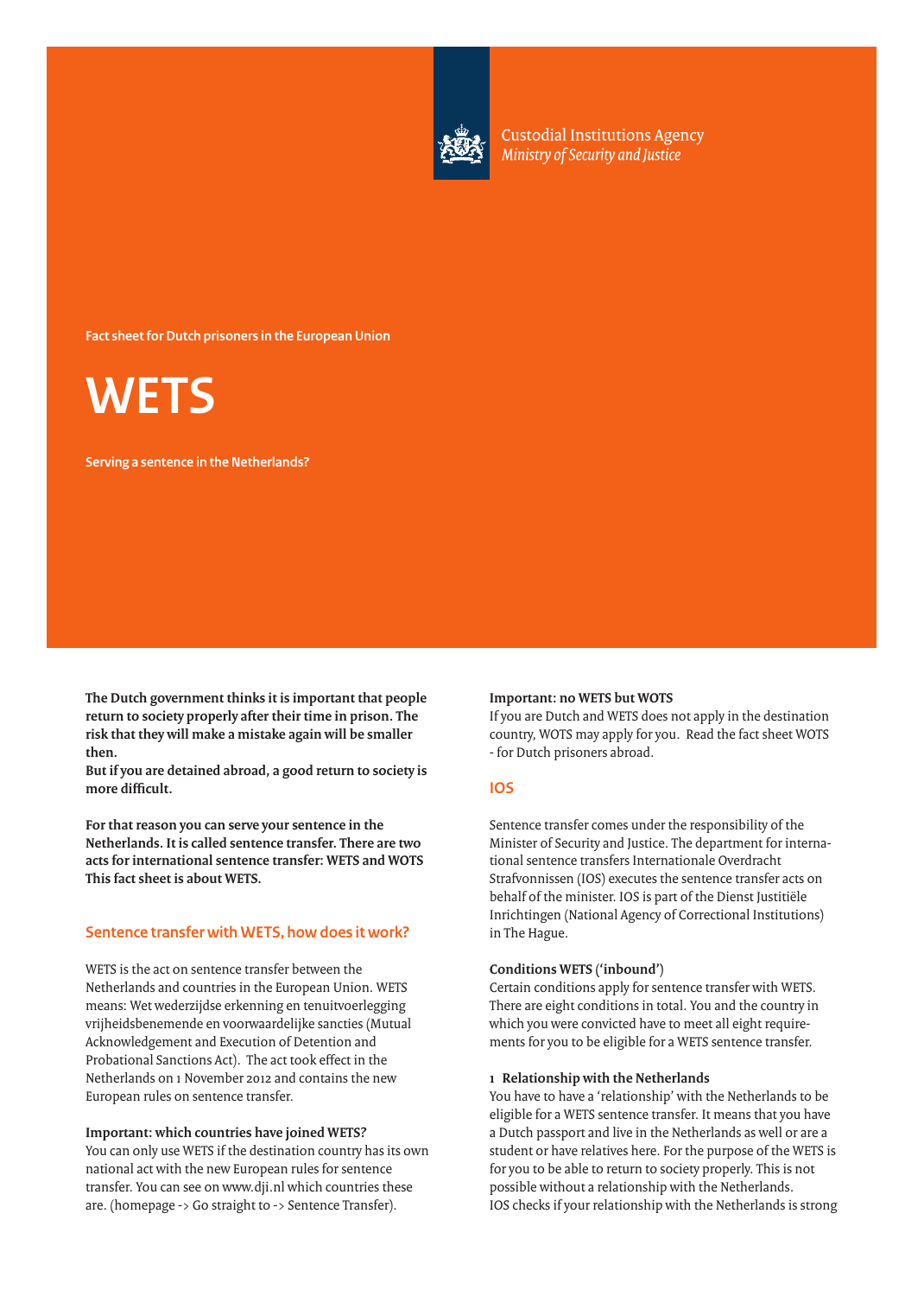enough. IOS can see in the municipal records if you live in the Netherlands and if your partner, parents or children live in the Netherlands. If this does not clarify that you have a relationship with the Netherlands, IOS will send you a letter with a questionnaire for you to fill in. Or the IOS asks the probation and after care service to investigate if you have a relationship with the Netherlands. This investigation takes about six weeks. It is only carried out when the Foreign Affairs department of the Probation Service knows you and if you do not object to the investigation. It only happens when you are in touch with the Foreign Affairs department of the Probation Service and if you have no objection against the investigation.

#### **Residence permit**

If you have a residence permit for the Netherlands, you may be eligible for sentence transfer. In that case you have to live and work in the Netherlands or have relatives here as well. You and the country where you were convicted also have to meet the other requirements. The Immigration and Naturalisation Service (IND) may pull your residence permit because you have been convicted abroad. The IND considers your situation, how long you have lived in the Netherlands and the length of your sentence. If the IND actually intends to pull your residence permit, the Minister of Security and Justice will decide that the sentence transfer will not take place, as there is no 'interest of resocialisation' in the Netherlands.

## **2 Rule: enough remaining sentence**

The purpose of sentence transfer is that we can help you to return to society properly. That will require time. That is why there needs to be enough remaining sentence at the moment you arrive in the Netherlands. If that is not the case, the sentence transfer does not take place.

#### **3 Case closed**

# **4 Your criminal case (the trial and the verdict) has been concluded. You cannot appeal.**

#### **5 Prison sentence**

You have been sentenced to prison or a custodial measure.

#### **6 Also a criminal offence in the Netherlands**

You have been convicted for something that is also a criminal offence in the Netherlands.

#### **7 Both countries agree**

The country where you were convicted and the Netherlands both agree to the sentence transfer. The country of conviction is not obliged to transfer the sentence. And the Netherlands is not obliged to take over the sentence in all cases.

### **8 Sentence: on or after 5 December 2011**

The WETS only applies if the sentence became final on or after 5 December 2011. 'Final' means that the case is closed and cannot be appealed anymore. If your sentence has become final on or before 5 December 2011, WETS does not apply for you, but WOTS does. Information on this is available in the fact sheet WOTS for Dutch prisoners abroad.

## **9 The country where you are detained also has to have its own national act with the new European rules for sentence transfer.**

See www.dji.nl (homepage -> Go straight to -> Sentence transfer) to see which countries have that.

#### **Rules for the sentence transfer itself**

Except for the conditions there are four other important rules for WETS sentence transfer:

## **1 The foreign sentence is continued**

Your sentence is continued under WETS. It means that the sentence you were given abroad remains the same in the Netherlands, even though the sentence is higher than what is usual in the Netherlands.

# **Two exceptions**

It is not always the case that the sentence is continued when transferred under WETS:

1) If your sentence is higher than the maximum sentence in the Netherlands for the crime for which you were convicted, your sentence is adjusted to the Dutch maximum sentence..

#### Example maximum sentence

S. has been sentenced in Rumania to 17 years in prison because he wanted to sell 2900 XTC pills. The maximum sentence for that is 8 years. If S. comes to the Netherlands for sentence transfer, the sentence here will not be higher than 8 years. The Arnhem Court of Justice rules. Rumania has to agree to the new sentence. S. and Rumania have to meet all other requirements.

2) If there is a return guarantee (see 'Other important rules for WETS sentence transfer').

#### **2 Decision within 90 days**

The Netherlands and the country where you are detained have to have taken a decision on the sentence transfer within 90 days. These 90 days start on the date that the Netherlands receives the request. The request is called: certificate. The time required to complete, send and check the certificate is thus not included. That may mean in practice that the whole procedure will take longer.

If the sentence transfer goes through, the country where you are detained has to make sure you are taken to the Netherlands within 30 days. This may take longer on special situations. The 30 days start on the date the Netherlands consent to the sentence transfer.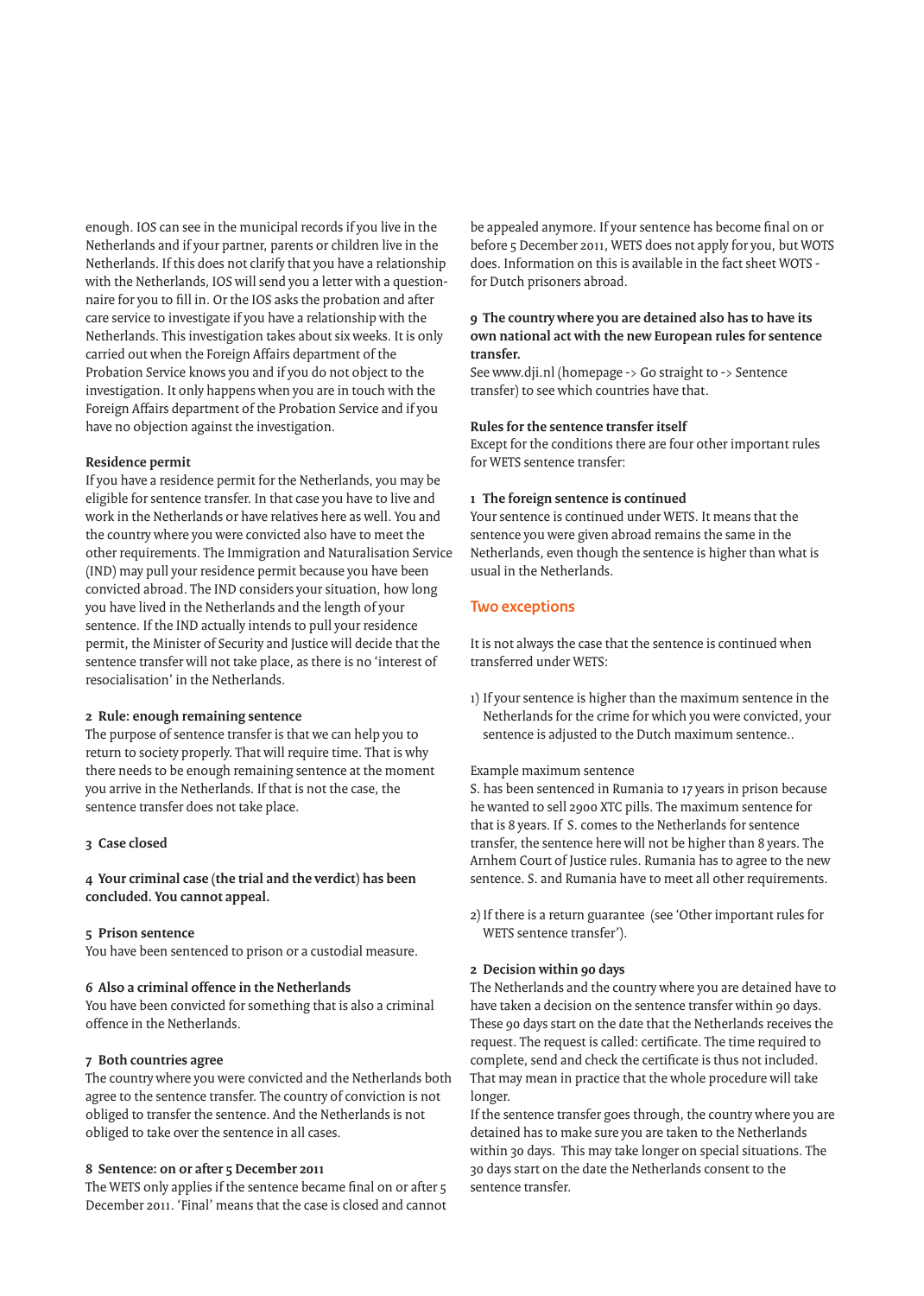## **3 The prisoner's consent is not required**

A WETS transfer can take place without your consent. The country where you are detained does ask your opinion of the sentence transfer. But the sentence transfer may still take place if you do not agree to it.

# **4 The country where you are detained will take the first step**

The following rule applies in WETS: the country where the prisoner is being detained will take the first step for sentence transfer. It is not compulsory. And you are also not automatically entitled to sentence transfer. But you can indicate yourself that you want to be eligible for sentence transfer via the prison where you are detained. Sometimes it will go through a form. You can also notify the prison via your lawyer.

# **Other important matters regarding WETS**

## Return guarantee

Return guarantee is an agreement between the Netherlands and the country where you are detained, after you have been transferred. The agreement means that both countries have to support the sentence transfer.

## **Example return guarantee**

P. `has been arrested in the Netherlands at the request of Belgium, because he has committed a crime in Belgium. There has not been a criminal case for the crime yet. The Netherlands can then agree with Belgium: we hand over P. to Belgium and we agree on a return guarantee. P's criminal case will then be tried in Belgium. But P. will return to the Netherlands to serve his sentence. The Netherlands and Belgium both support the sentence transfer after P's conviction.

## **Important: sentence according to Dutch sentence**

If a return guarantee has been agreed, your sentence is not continued as is common under WETS. Your sentence is changed to the usual sentence in the Netherlands instead. So: the Dutch sentence then applies in your case. The Arnhem Court of Justice will then determine the Dutch sentence.

# **Conditional release**

A prisoner may be released earlier. This is a possibility only on condition that he or she does not commit a new crime during the probation time. Sometimes other conditions apply, such as compulsory treatment or Probation Service supervision. The rules for conditional release differ per country. Prisoners are usually released in the Netherlands if they have served two thirds of their sentence.

**How does conditional release work under WETS?** The Dutch conditional release applies to WETS sentence

transfers. But the Netherlands can assume the foreign conditional release date. This is only possible if:

1) This date is more favourable for the prisoner (so sooner) and 2) The date is sure.

If the conditional release date is changed, the total sentence remains equally long and the Dutch conditional release applies as well.

# **Example conditional release under WETS**

G. got six years in the UK for smuggling drugs. If G. stays in the UK, he comes out on probation after three years (that is after half of six years). His probation time is also three years. What happens if G´s conditional release date is adjusted to the Dutch rules? G. will get out after four years (that is after two thirds of the entire sentence of six years).

This means that the UK rules are more favourable to G. than the Dutch ones. That is why the Netherlands will assume the conditional release date of the UK in this case. For G. it means: free on probation after three years, with three years probation. The total sentence remains six years.

# **Is sentence transfer compulsory?**

No, the other country and the Netherlands are not obliged to support the sentence transfer. Both countries may decide to not support it, for instance because an investigation about you is still ongoing, or because you have committed a very serious crime.

The Netherlands does have to accept the transfer in principle if: 1) You have a Dutch passport and verifiably live in the Netherlands;

2) You have a Dutch passport and have been declared undesirable in the country where you are staying at the moment. IOS checks if you have a Dutch passport and address and whether you have been declared undesirable.

## **Is sentence transfer a prisoner´s right?**

No, you are not automatically entitled to a WETS sentence transfer. You can indicate that you want to be eligible for sentence transfer. The WETS sentence transfer can also take place if you do not agree to it.